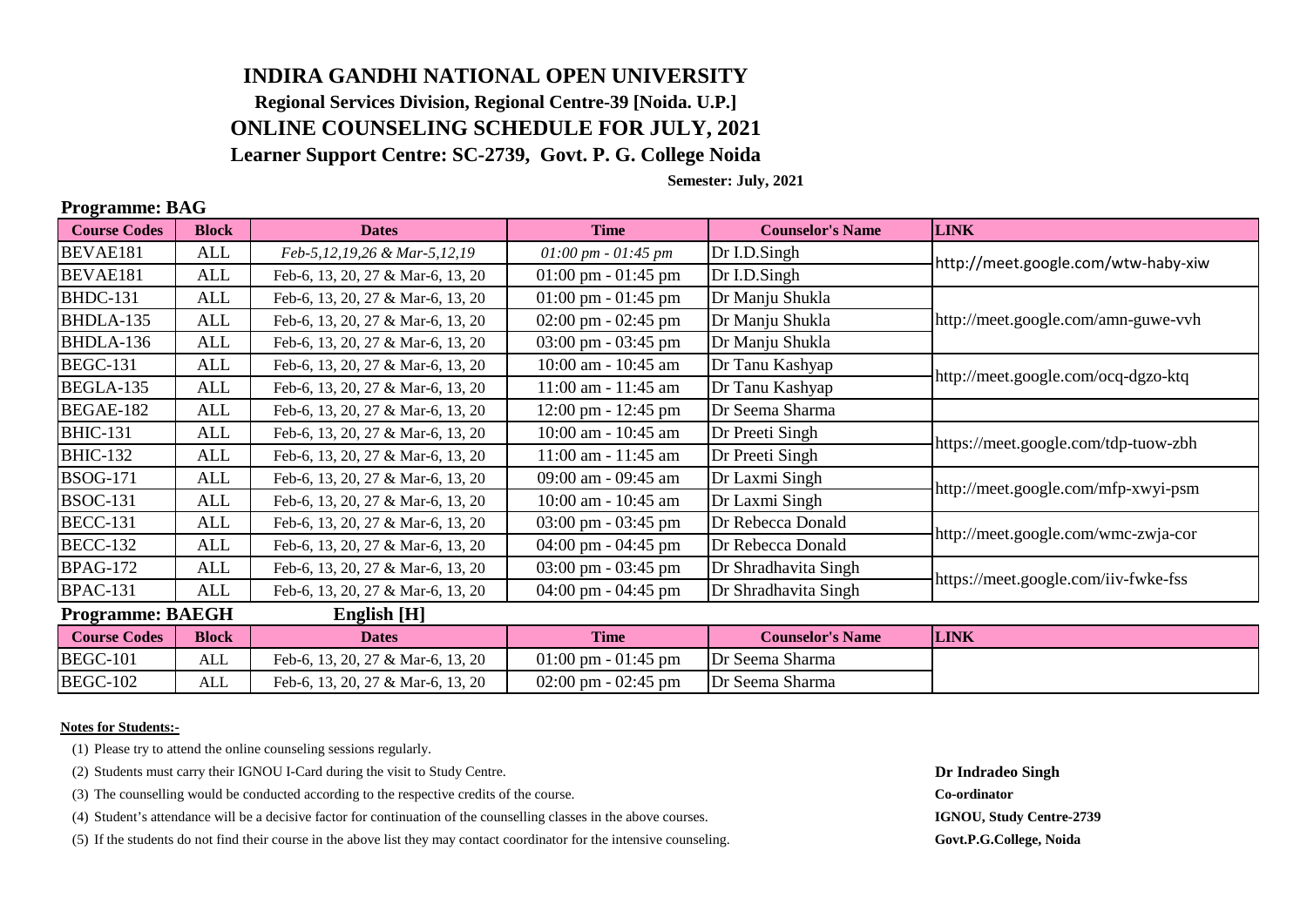## **INDIRA GANDHI NATIONAL OPEN UNIVERSITY Regional Services Division, Regional Centre-39 [Noida. U.P.] ONLINE COUNSELING SCHEDULE FOR JULY, 2021**

**Learner Support Centre: SC-2739, Govt. P. G. College Noida**

**Semester: July, 2021**

| <b>Programme: BAHDH</b> |                                    | Hindi [H]                         |                                             |                         |                                      |  |  |  |
|-------------------------|------------------------------------|-----------------------------------|---------------------------------------------|-------------------------|--------------------------------------|--|--|--|
| <b>Course Codes</b>     | <b>Block</b>                       | <b>Dates</b>                      | <b>Time</b>                                 | <b>Counselor's Name</b> | <b>LINK</b>                          |  |  |  |
| <b>BHDC-101</b>         | <b>ALL</b>                         | Feb-6, 13, 20, 27 & Mar-6, 13, 20 | 10:00 am - 10:45 am                         | Dr Manju Sharma         |                                      |  |  |  |
| <b>BHDC-102</b>         | ALL                                | Feb-6, 13, 20, 27 & Mar-6, 13, 20 | 11:00 am - 11:45 am                         | Dr Manju Sharma         | https://meet.google.com/qut-mrts-kha |  |  |  |
| BHDAE-182               | ALL                                | Feb-6, 13, 20, 27 & Mar-6, 13, 20 | $12:00 \text{ pm} - 12:45 \text{ pm}$       | Dr Manju Sharma         |                                      |  |  |  |
| <b>Programme: BCOMG</b> |                                    |                                   |                                             |                         |                                      |  |  |  |
| <b>Course Codes</b>     | <b>Block</b>                       | <b>Dates</b>                      | <b>Time</b>                                 | <b>Counselor's Name</b> | <b>LINK</b>                          |  |  |  |
| <b>BCOC-131</b>         | <b>ALL</b>                         | Feb-5,12,19,26 & Mar-5,12,19      | $03:00 \, \text{pm}$ - $03:45 \, \text{pm}$ | Mr. M.P.Singh           |                                      |  |  |  |
| <b>BCOC-131</b>         | <b>ALL</b>                         | Feb-5,12,19,26 & Mar-5,12,19      | 04:00 pm - 04:45 pm                         | Mr. M.P.Singh           | https://meet.google.com/wsr-phdv-twn |  |  |  |
| <b>BCOC-134</b>         | <b>ALL</b>                         | Feb-6, 13, 20, 27 & Mar-6, 13, 20 | $04:00 \text{ pm} - 04:45 \text{ pm}$       | Mr. M.P.Singh           |                                      |  |  |  |
|                         | <b>Programme:PG</b><br>[Sociology] |                                   |                                             |                         |                                      |  |  |  |
| <b>Course Codes</b>     | <b>Block</b>                       | <b>Dates</b>                      | <b>Time</b>                                 | <b>Counselor's Name</b> | <b>LINK</b>                          |  |  |  |
| $MSO-1$                 | <b>ALL</b>                         | Feb-6, 13, 20, 27 & Mar-6, 13, 20 | $01:00 \text{ pm} - 01:45 \text{ pm}$       | Mr. Anurodh Saxena      |                                      |  |  |  |
| $MSO-2$                 | <b>ALL</b>                         | Feb-6, 13, 20, 27 & Mar-6, 13, 20 | $02:00 \text{ pm} - 02:45 \text{ pm}$       | Mr. Anurodh Saxena      | https://meet.google.com/weg-vnyh-mnp |  |  |  |
| $MSO-3$                 | ALL                                | Feb-6, 13, 20, 27 & Mar-6, 13, 20 | $03:00 \text{ pm} - 03:45 \text{ pm}$       | Mr. Anurodh Saxena      |                                      |  |  |  |
| Programme: M.COM.       |                                    | [Commerce]                        |                                             |                         |                                      |  |  |  |
| <b>Course Codes</b>     | <b>Block</b>                       | <b>Dates</b>                      | <b>Time</b>                                 | <b>Counselor's Name</b> | <b>LINK</b>                          |  |  |  |
| <b>IBO-01</b>           | ALL                                | Feb-6, 13, 20, 27 & Mar-6, 13, 20 | 09:00 am - 09:45 am                         | Dr R. K. Gupta          |                                      |  |  |  |
| <b>IBO-01</b>           | <b>ALL</b>                         | Feb-6, 13, 20, 27 & Mar-6, 13, 20 | 10:00 am - 10:45 am                         | Dr R. K. Gupta          |                                      |  |  |  |
| <b>IBO-02</b>           | <b>ALL</b>                         | Feb-6, 13, 20, 27 & Mar-6, 13, 20 | 11:00 am - 11:45 am                         | Dr Swati Jain           | https://meet.google.com/paz-nqeo-xsg |  |  |  |
| <b>IBO-02</b>           | <b>ALL</b>                         | Feb-6, 13, 20, 27 & Mar-6, 13, 20 | $12:00 \text{ pm} - 12:45 \text{ pm}$       | Dr Swati Jain           |                                      |  |  |  |
| <b>IBO-05</b>           | ALL                                | Feb-5,12,19,26 & Mar-5,12,19      | $11:00$ am - $11:45$ am                     | Mr. Aseem Kumar         | https://meet.google.com/qsb-amcs-fgx |  |  |  |
| <b>IBO-05</b>           | ALL                                | Feb-5,12,19,26 & Mar-5,12,19      | $12:00$ am - $12:45$ am                     | Mr. Aseem Kumar         |                                      |  |  |  |

#### **Notes for Students:-**

(1) Please try to attend the online counseling sessions regularly.

(2) Students must carry their IGNOU I-Card during the visit to Study Centre. **Dr Indradeo Singh**

(3) The counselling would be conducted according to the respective credits of the course. **Co-ordinator**

(4) Student's attendance will be a decisive factor for continuation of the counselling classes in the above courses. **IGNOU, Study Centre-2739**

(5) If the students do not find their course in the above list they may contact coordinator for the intensive counseling. **Govt.P.G.College, Noida**